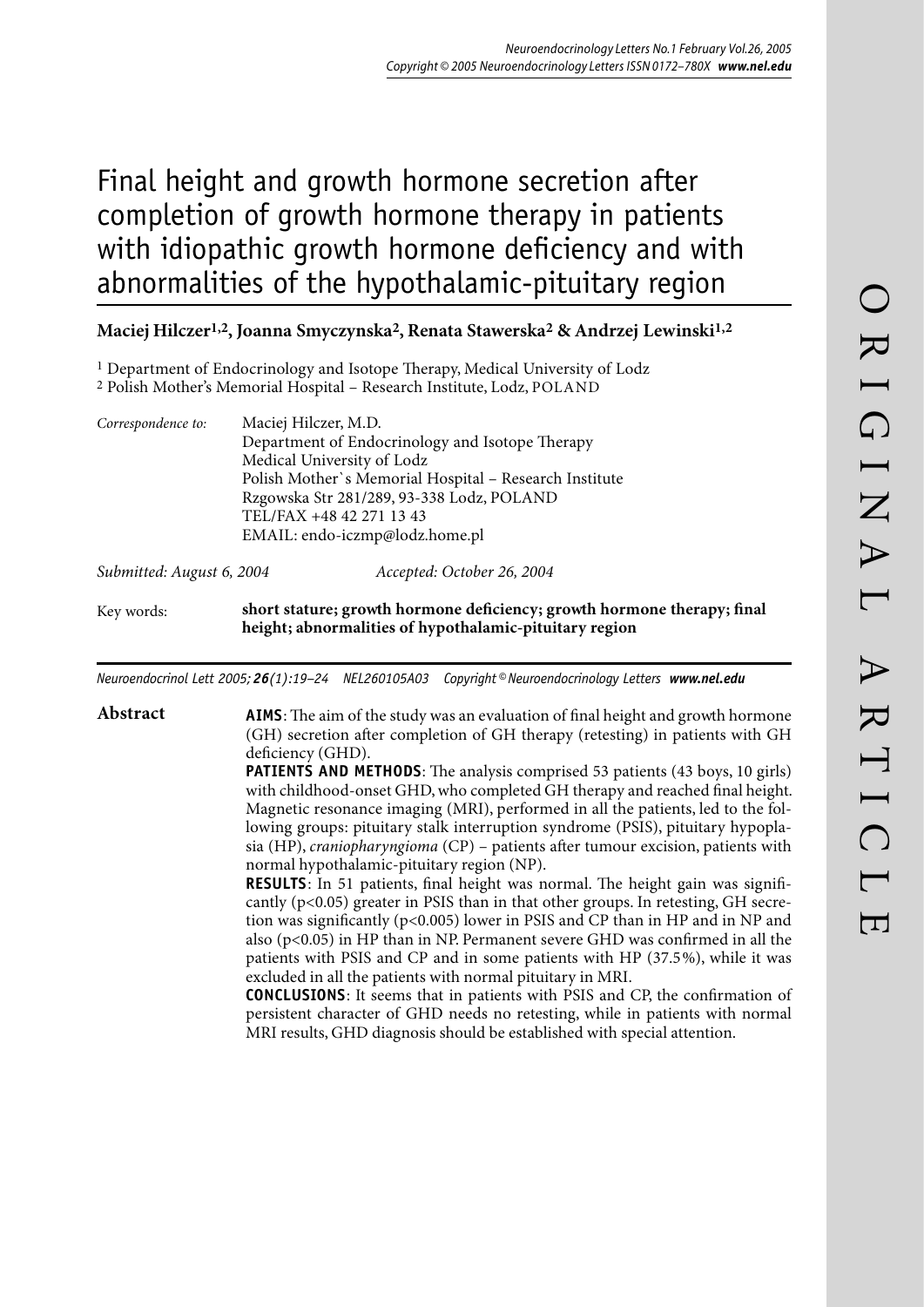#### **Abbreviations**

CA– chronological age CP– craniopharyngioma FH – final height GH – growth hormone GHD – growth hormone deficiency HA – height age HP – pituitary hypoplasia MPHD – multiple pituitary hormone deficiency MRI – magnetic resonance imaging NP – normal hypothalamic-pituitary region PHt – anterior pituitary height PSGHDA – permanent severe GHD in adults PSIS – pituitary stalk interruption syndrome SDS – standard deviation score

## **Introduction**

The diagnosis of growth hormone (GH) deficiency (GHD) is based on the combination of auxological data, i.e., short stature and low height velocity, in addition to low serum GH levels in response to stimulating agents  $[18, 19, 26]$ . The cut-off GH peaks in those tests were, in most countries, established arbitrarily. These tests still keep their position in the diagnostics of GHD for the lack of better alternatives for the evaluation of GH secretory capacity [8]. The physiological assessment of GH secretion by 24-hour profile is not more reliable, encompassing both sensitivity and specificity, than GH stimulation tests [7, 8].

In the past years, the use of magnetic resonance imaging (MRI) defined valuable diagnostic markers in a high percentage of children, previously labelled as idiopathic GHD, by showing abnormalities of the hypothalamicpituitary region, such as anterior pituitary hypoplasia, agenesis or interruption of pituitary stalk and ectopy of posterior pituitary [1, 15]. Coutant et al. in 2001 [6] proved that children with GHD and abnormalities of the hypothalamic-pituitary region were shorter and younger at the time of diagnosing, while having better catch-up growth and reaching greater final height than those with normal results of MRI.

A number of studies, performed in recent years, have reassessed the GH secretory status of young adults after completion of GH replacement therapy in childhood [4, 13, 22, 25]. Those studies were performed to assess the number of patients with normal GH secretion, when reevaluated, and to indicate the number of those with persisting severe GHD. All the patients were defined as GHdeficient in childhood, but GH secretion was regarded to be normal in a wide range (20-87 %) at reassessment in different studies [9, 13, 22, 25]. It was shown by Maghnie et al. [11] that in children with childhood-onset GHD and congenital abnormalities of the hypothalamic-pituitary region, the diagnosis of permanent GHD was confirmed in retesting, while in children with isolated GHD and normal pituitary volume, GH secretion – in retesting – was within the normal range.

The aim of the study was an evaluation of final height and GH secretion after completion of GH therapy (retesting) in patients with GHD: either idiopathic or caused by abnormalities in the hypothalamic-pituitary region.

## **Material and methods**

The analysis comprised 53 short children (43 boys, 10 girls) with GHD, diagnosed at our Department, in age  $13.9\pm2.2$  years (mean $\pm$ SD). The criterion of short stature was height SDS below -2.0, according to the actual national reference values for age and sex [14]. Growth hormone deficiency was diagnosed on the basis of decreased GH secretion in two stimulation tests (GH peak in both tests below 10.0 ng/mL), with clonidine, 0.15 mg/m2 orally and with either insulin 0.1 U/kg *i.v.* (32 patients) or glucagon 30 µg/kg *i.m*. (21 patients). Blood samples for GH estimation were collected every 30 min from 0 to 120 min in clonidine and insulin tests, and to 180 min in glucagon test. Concentrations of GH were measured, using the two-site chemiluminescent enzyme immunometric assay hGH (IMMULITE, DPC). In order to identify multiple pituitary hormone deficiency (MPHD), appropriate pituitary stimulation tests were considered necessary. Patients with chromosomal abnormalities, dysmorphic features, skeletal dysplasia, malabsorption syndrome, primary hypothyroidism and chronic diseases were excluded from the study.

In all the patients, MRI of the hypothalamic-pituitary region was performed. All the MRI scans were carried out on a 1.5-Tesla MRI unit, with slice thickness of 2-3 mm, before and after gadolinium injection. In 5 cases, MRI scanning revealed the presence of brain tumour in the hypothalamic-pituitary region. All those patients underwent neurosurgery (total excision of the tumour), followed by histopathological diagnosis of *craniopharyngioma*. After neurosurgery, in all the patients MPHD and *diabetes insipidus* (DI) developed, and appropriate substitutive therapy was applied. Control MRI examinations, performed - at least - after one year from neurosurgery, excluded tumour recurrence in all the patients. In the remaining 48 patients, the height of the anterior pituitary (PHt) was measured and the presence of pituitary stalk, as well as the localisation of the posterior pituitary lobe was assessed. Pituitary height, defined as the longest distance between the base and the top of the anterior lobe of the gland, was measured in the plane perpendicular to the base of the *sella*  turcica (accuracy of measurement: 0.1 mm). The results of measurements were compared with published normal values for given age [1] and expressed as standard deviation score (SDS), with reference to chronological age  $(CA)$  and height age  $(HA)$ . The pituitary gland was considered to be hypoplastic when PHt SDS was below -2.0 for HA. In short children, HA is below CA, so, in some cases, the pituitary gland, classified as hypoplastic with reference to normative data for CA, turned out to be normal for HA. In 6 patients, the most complete form of abnormalities – pituitary stalk interruption syndrome (PSIS), including the absence of visible pituitary stalk (pituitary stalk interruption), ectopy of the posterior pituitary and hypoplasia of the anterior pituitary (HP), was observed. Isolated HP was diagnosed in other 14 patients, while in the remaining 28 patients, the picture of the hypothalamic-pituitary region in MRI examination was normal.

20 Neuroendocrinology Letters No.1 February Vol.26, 2005 Copyright © Neuroendocrinology Letters ISSN 0172-780X www.nel.edu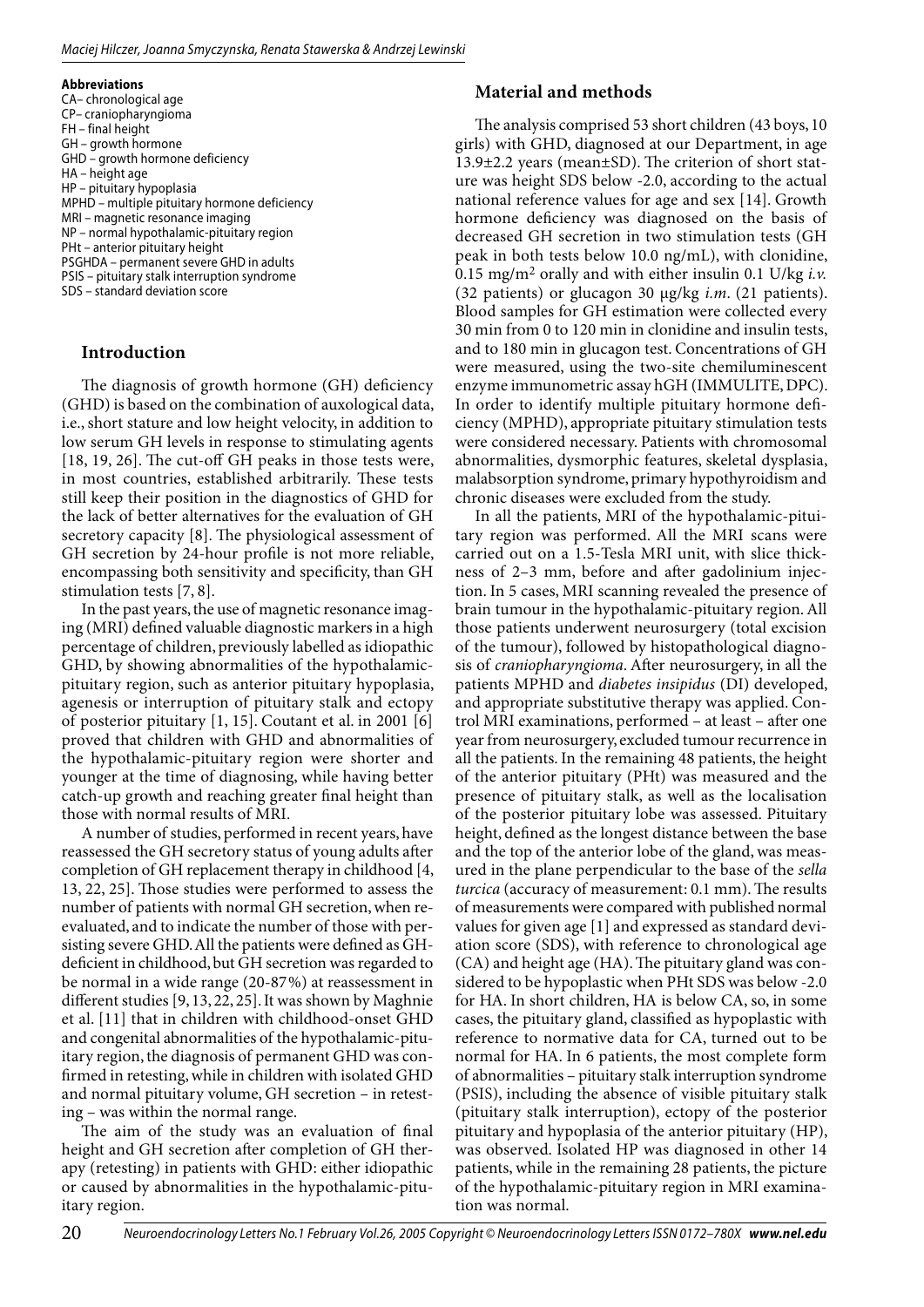Final height and growth hormone secretion after completion of growth hormone therapy in patients with idiopathic growth hormone deficiency and with abnormalities of the hypothalamic-pituitary region

Thus, the obtained MRI results allowed dividing the patients into the following groups:

- PSIS pituitary stalk interruption syndrome;
- HP pituitary hypoplasia ;
- CP *craniopharyngioma* ;
- NP normal picture of hypothalamic-pituitary region in MRI.

The therapy with recombinant human GH, in the mean dose of 0.5IU/kg/week, was applied just after the diagnosis was confirmed, except from the patients with *craniopharyngioma*, who started the therapy, at least, after one year from neurosurgery, having tumour recurrence excluded. A complementary substitution of other hormones was also applied when necessary. The treatment with GH was stopped when either the patient's height velocity was below 2 cm/year or bone epiphyses were closed. The final height (FH) was assessed after completion of GH therapy, at Tanner's stage 5, with the bone age, at least, 17.5 years in boys and 16.0 years in girls.

The second evaluation of endogenous GH secretion (retesting) was performed after  $-at$  least  $-$  three months, but no more than after one year from the end of GH therapy. Permanent, severe GHD in adult patients (PSGHDA) was confirmed, when GH peak in insulin hypoglycaemia test (performed similarly as that in the first evaluation), was below 3 ng/mL.

Patients' height before and after the therapy was expressed as SDS, according to Tanner-Whitehouse's standards [21]. It should be noticed that the qualification of patients to the study was performed on the basis of actual normative data for Polish children [14], while the height SDS before GH therapy  $(H_0SDS)$  was calculated, according to the almost forty years old Tanner-Whitehouse's reference values [21]. Taking into consideration the acceleration phenomenon, one must expect that, in the examined group, there were some patients with height SDS below –2.0, according to the actual national reference values but above –2.0, according to that of Tanner-Whitehouse [21].

The work was approved by the local medical ethics committee, and the subjects gave their informed consent to participate in the study.

#### **Results**

In the analysed group of 53 patients with GHD, the deficit of height before GH therapy (expressed as  $H_0$ SDS) was -2.56 $\pm$ 0.88, maximal GH peak in stimulation tests was  $4.6\pm2.7$  ng/mL. The obtained final height (expressed as FHSDS) was –0.66±0.88. Height gain (∆HSDS) during the therapy was 1.93±1.07.

Selected data of patients, classified according to MRI findings, obtained before the therapy onset are shown in Table I. Selected auxological parameters and the results

|  | Table I: Selected auxological and hormonal data of particular groups of patients, classified according to MRI results, before GH therapy |  |
|--|------------------------------------------------------------------------------------------------------------------------------------------|--|
|  |                                                                                                                                          |  |

|                                | <b>PSIS</b>                    | СP                              | HP                 | <b>NP</b>                       |
|--------------------------------|--------------------------------|---------------------------------|--------------------|---------------------------------|
| n                              | ь                              |                                 | 14                 | 28                              |
| male/female                    | 6/0                            | 5/0                             | 11/3               | 21/7                            |
| age at therapy onset [years]   | $9.9 + 2.0$ a,b,c              | $16.6 \pm 0.3$ <sub>a,d,e</sub> | $13.9 \pm 1.8$ b,d | $14.1 \pm 1.6$ <sup>c,e</sup>   |
| $H_0$ SDS                      | $-3.50 \pm 0.96$ <sup>f</sup>  | $-3.07 + 0.559$                 | $-2.49+0.97$       | $-2.32 \pm 0.70$ <sup>f,g</sup> |
| GH peak before therapy [ng/mL] | $1.3 \pm 0.3$ h <sub>n</sub> j | $0.4 + 0.2$ h,k,l               | $3.6 + 2.1$ k,m    | $6.6 \pm 1.2$ j,l,m             |
| $<$ 5 ng/mL $(n)$              | 6                              |                                 | 11                 | 4                               |
| $5 - 10$ ng/mL $(n)$           |                                |                                 |                    | 24                              |
| MPHD and/or DI (n)             | 6                              |                                 |                    | $\overline{\phantom{0}}$        |

PSIS – pituitary stalk interruption syndrome, CP – craniopharyngioma, HP – pituitary hypoplasia, NP – normal hypothalamic-pituitary region H0SDS – height SDS before the therapy, GH – growth hormone, MPHD – multiple pituitary hormone deficiency, DI – diabetes insipidus Significantant differences :

a, b, c, d, e, h, j, k, l, m – p<0.005

f, g –  $p<0.05$ 

| Table II: Selected auxological data of particular groups of patients, classified according to MRI results, after completion of the therapy |  |  |  |  |
|--------------------------------------------------------------------------------------------------------------------------------------------|--|--|--|--|
|                                                                                                                                            |  |  |  |  |

|                              | <b>PSIS</b>                   | СP                  | НP                         | <b>NP</b>                     |
|------------------------------|-------------------------------|---------------------|----------------------------|-------------------------------|
| therapy duration [years]     | $9.1 + 1.8$ a,b,c             | $2.1 \pm 0.3$ a,d,e | $4.5 + 1.9$ <sub>b,d</sub> | $3.5 \pm 0.9$ <sup>c,e</sup>  |
| age at final height [years]  | $19.0 + 1.0$ <sup>f</sup>     | $18.7 \pm 0.3$      | $18.2 \pm 1.7$             | $17.6 \pm 1.3$ <sup>f</sup>   |
| FH SDS                       | $0.17 \pm 0.339$              | $-0.25 \pm 1.07$    | $-0.60 \pm 0.89$           | $-0.70\pm0.689$               |
| GH peak in retesting [ng/mL] | $0.1 \pm 0.0$ <sup>h,,j</sup> | $0.1 \pm 0.0^{k,1}$ | $6.5 \pm 6.2$ h, k         | $17.1 \pm 8.7$ <sup>j,l</sup> |
| PSGHDA(n)                    |                               |                     |                            | -                             |

PSIS – pituitary stalk interruption syndrome, CP – craniopharyngioma, HP – pituitary hypoplasia, NP – normal hypothalamic-pituitary region FH SDS – final height SDS, GH – growth hormone, PSGHDA – permanent severe GH deficiency in adulthood Significant differences : a, b, c, h, j, k, l – p<0.005 d, e, f, g – p<0.05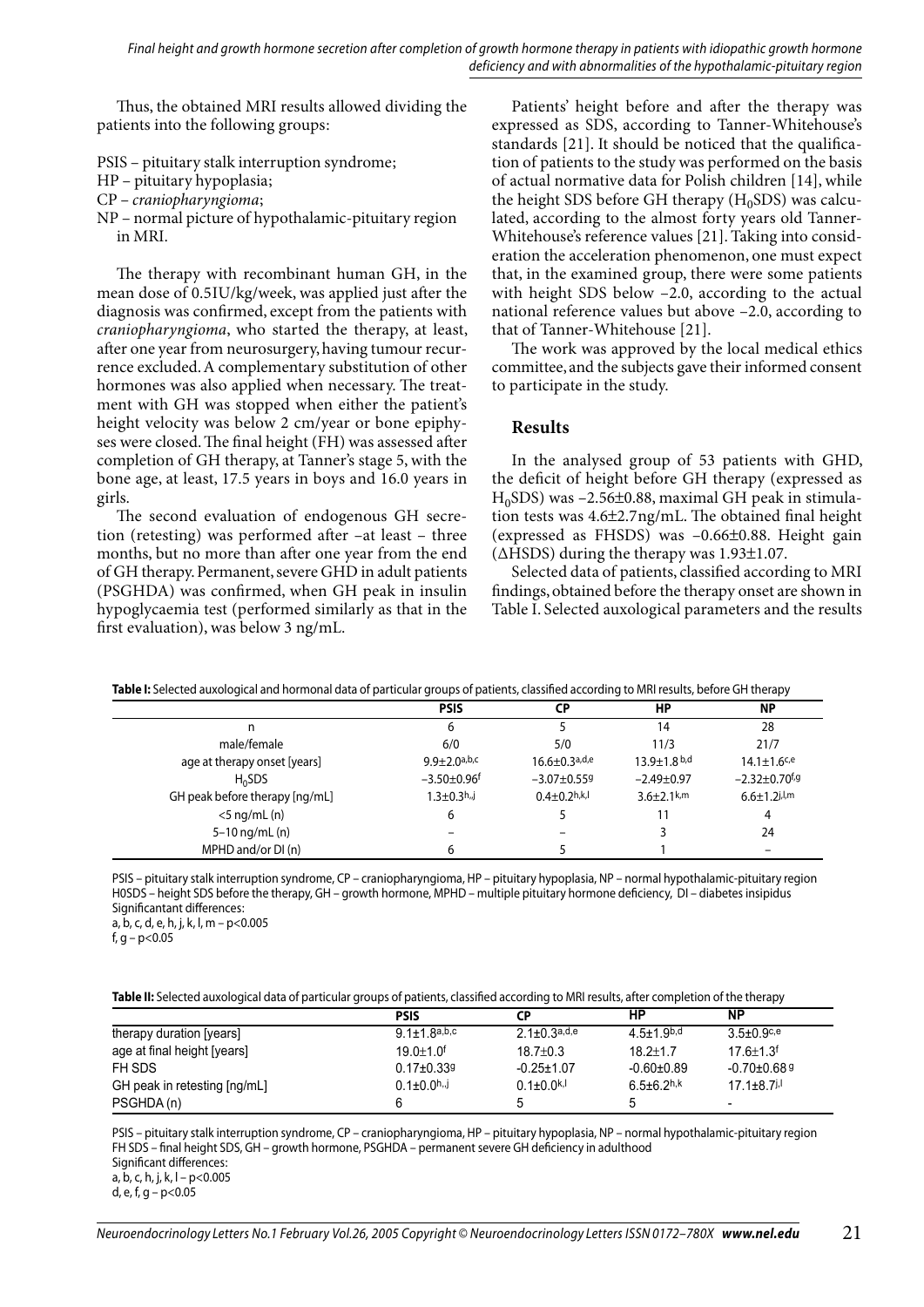

Figure 1: GH secretion before the therapy and in retesting after completion of the therapy in particular groups of patients (see different scale of GH secretion for particular Groups)

GH - growth hormone, PSIS - pituitary stalk interruption syndrome, CP - craniopharyngioma, HP - pituitary hypoplasia, NP - normal hypothalamic-pituitary region

of GH retesting after completion of the therapy in the same groups of patients are shown in Table II.

in retesting was above 10.0 ng/mL. The obtained results for all the groups are shown in Figure 1.

The deficit of height before GH therapy was greater in PSIS than in all other groups. Growth hormone secretion was significantly ( $p<0.005$ ) lower in CP than in all the other groups. Significant  $(p<0.005)$  differences between PSIS and NP and between HP and NP were also observed, while the difference between PSIS and HP was close to the border of significance  $(p=0.07)$ .

Almost all of the examined patients (51 out of 53) reached their FH within the normal range. The obtained FH was the best in PSIS, slightly lower in CP, and the lowest in HP and NP; but the difference was significant (p<0.05) between PSIS and NP only. Height gain was the greatest in PSIS, being significantly  $(p<0.01)$  better than in other groups. With respect to therapy duration, the height gain/year of GH therapy was significantly  $(p<0.05)$  greater in CP than in other groups, in which it was similar.

After completion of the therapy, GH secretion was extremely low (0.1±0.0ng/mL) in PSIS and CP, being significantly ( $p<0.005$ ) lower than that in HP and NP. Permanent, severe GHD was confirmed in all the patients with PSIS and with CP, in 5 out of 14 patients with HP (35,7%), and it was excluded in all the patients with NP. Moreover, only in 7 out of 24 patients with NP  $(29.2\%)$ , GH secretion in retesting was below 10.0 ng/ mL (range: 5.7-9.7ng/mL), while in the remaining 17 patients (70.8%), it ranged from 11.0 to 24.4ng/mL. In HP, only in 2 out of 14 patients (14.3%), GH secretion

### **Discussion**

Several studies have attempted evaluation of GH therapy effectiveness in children with GHD. In the metaanalysis of 4529 patients with GHD, Guyda [8] found the mean height gain of 1.5 SDS during GH therapy, leading to the mean final height of -1.4 SDS. Slightly worse were the results obtained by Carel et al. in the French population [5]. The height gain was  $1.1\pm0.9$  SDS, resulting in the adult height of -1.6±0.9 SDS. In our study, both the mean height gain during GH therapy and the obtained FH were even better than the values reported by Guyda [8].

Along with an introduction of MRI scanning of the hypothalamic-pituitary region into routine practice in GH-deficient patients, a special attention was paid to MRI significance not only in excluding neoplasmatic processes but also in confirming permanent and severe GHD. In our study, the observed deficit of height was more severe in patients with PSIS and with CP than in patients with normal pituitary gland and isolated HP. Growth hormone deficiency was diagnosed in PSIS at a younger age than that in other groups of patients. The above results are consistent with the data, published by Coutant et al. in 2001 [6]. Children with abnormalities of the pituitary gland, visualised in MRI, had more profound GHD than children with normal MRI, and they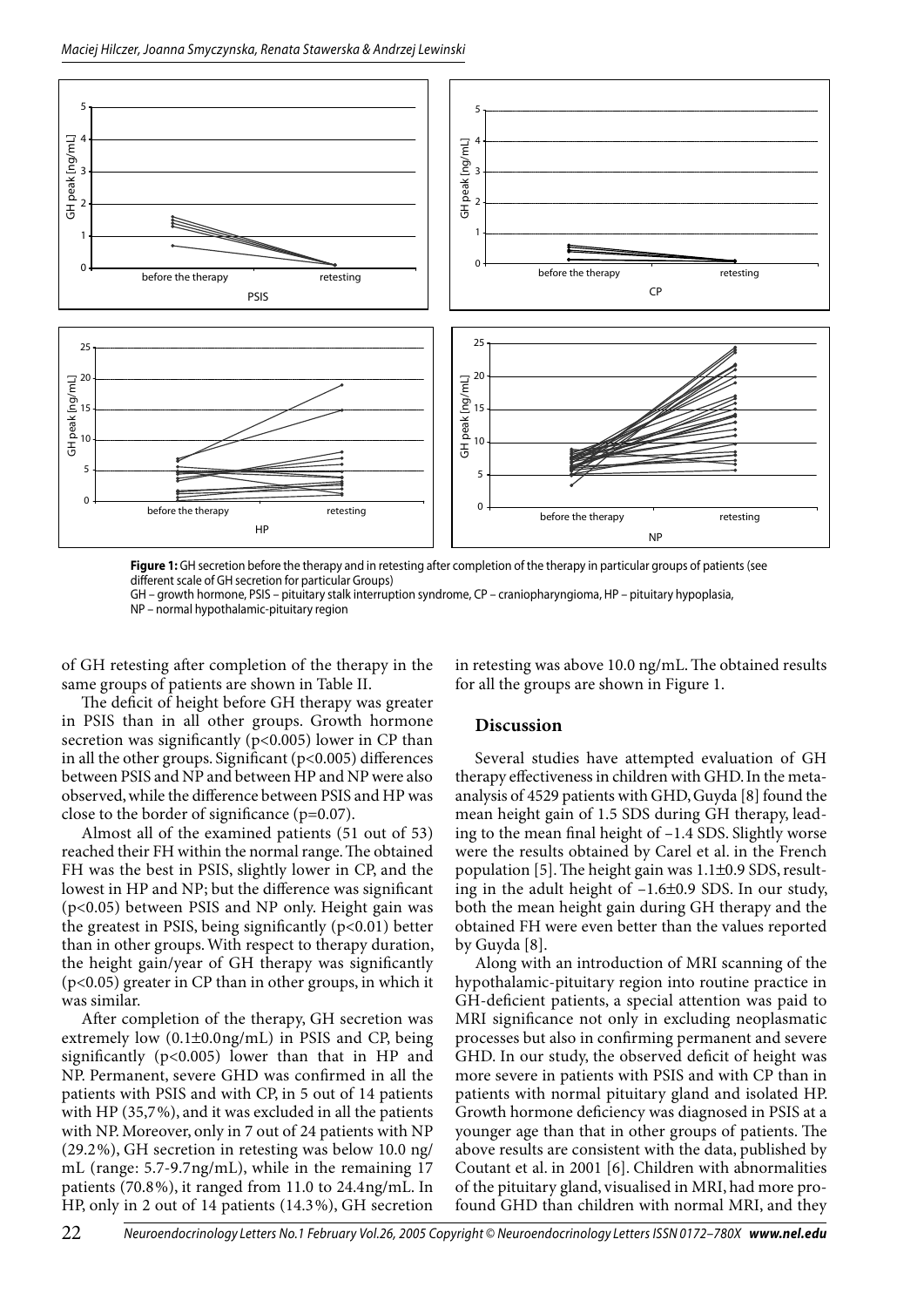Final height and growth hormone secretion after completion of growth hormone therapy in patients with idiopathic growth hormone deficiency and with abnormalities of the hypothalamic-pituitary region

had higher incidence of MPHD, especially in PSIS and CP. Similar observations were obtained in previously published studies [7, 15].

The data concerning the relationships between GHD severity and the effectiveness of GH therapy are not consistent [17]. Some authors found GH therapy more effective in patients with severe GHD than in those with partial GHD while others found the effectiveness to be similar [2, 3, 20]. In our study, the best height gain was observed in patients with severe GHD, caused by PSIS, and even better height gain/year in patients with severe GHD after CP excision. Coutant et al. [6] showed, that patients with PSIS responded to GH therapy better than children with normal pituitary gland in MRI, while among patients with normal MRI no differences were observed in both height velocity improvement and FH between patients with severe and partial GHD. In the quoted study, the data of patients with PSIS and of those with isolated HP were not compared. Our results indicated significant differences in GH secretion, height deficit before the therapy and the effectiveness of GH therapy between those groups of patients.

In different studies [9, 13, 22, 25], permanent severe GHD after completion of the therapy was observed in 20–87% of patients. In the study performed by Thomas et al. [23] in retesting 100 % patients with previous diagnosis of MPHD, 86% of patients with severe GHD and 47 % of patients with partial GHD remained GHdeficient, according to paediatric criteria. Moreover, all MPHD patients but only 36 % of the patients with severe GHD and none of the patients with partial GHD met the criteria of PSGHDA in adulthood. In our study 30.2 % of patients remained GH-deficient as adults. Tillmann et al. [24] stated, that ectopy of the posterior pituitary and hypoplasia of anterior pituitary and/or pituitary stalk may be an additional confirmation for GHD diagnosis. In our study, permanent severe GHD was found in all the patients with PSIS and after CP excision and in 35.7 % of patients with isolated HP, while it was excluded in all the patients with normal pituitary gland. The obtained results confirm the significance of both congenital and acquired abnormalities of the pituitary gland in the diagnosis of permanent GHD. Our results are consistent with the observations, published by Maghnie et al. [11], indicating that in all the patients with GHD and congenital hypothalamic-pituitary abnormalities, GH secretion remains decreased in adulthood. The authors suggest that these patients do not require retesting to confirm persistent GHD, while in patients with isolated GHD and either normal or hypoplastic anterior pituitary retesting is necessary. Disclosure of organic abnormalities in the hypothalamic-pituitary region, responsible for GHD, seems to be particularly important in the light of reports on the limitations of GH stimulation tests credibility in GHD diagnosing, as it was widely described by Rosenfeld et al. [19]. Pfeifer et al. [16] found the poor reproducibility of GH secretion in insulin tolerance test in adult men. In 2001 Loche et al. [10] showed that in patients with normal hypothalamic-pituitary region in MRI and decreased GH secretion in stimulation tests, the results of the same tests repeated after 1–6 months

were normal in 84.8 % of patients. For this reason, the authors postulate repetition of GH stimulation tests in case of patients with normal pituitary gland, before the application of GH therapy. In the majority of our patients with normal pituitary gland in MRI (70.8 %), GH secretion after completion the therapy was normal, even with respect to paediatric criteria (e.g. above 10.0 ng/mL). It seems difficult to fully assess the effectiveness of GH therapy, due to the lack of control group of untreated GH-deficient children with normal pituitary gland in MRI. In the presence of established indications to GH therapy in GHD, this kind of the study seems to be unethical. It is also impossible to assess, at which time point GH secretion became normal in such patients (if it was ever really decreased). The hypothesis of transient GHD for patients with the diagnosis of partial GHD, established in childhood, may be inappropriate. On the basis of the literature review, van den Broeck [26] stated that the phenomenon of normalisation of test results after GH therapy might be explained by the very low reproducibility of the tests and by the regression to the mean effect. In 1994, Marin et al. [12] obtained the maximal GH peak below 7 ng/mL in three stimulation tests, performed in each patient, in 61 % normal prepubertal children. It seems possible that patients, diagnosed as those with partial GHD, with normal MRI and normal GH secretion in retesting (above 10 ng/mL) were, in fact, misdiagnosed short normal children.

The results of our study confirm the best effectiveness of GH therapy in patients with severe GHD and organic abnormalities of the hypothalamic-pituitary region. Permanent severe GHD after completion of growing was confirmed in all the patients with PSIS and in those after CP excision. It seems that in such patients, the confirmation of persistent character of GHD needs no retesting. Conversely, in patients with normal MRI results, GHD diagnosis should be established with special attention and the earlier retesting of GH secretion – before attainment of final height – should be considered.

#### REFERENCES

- 1 Argyropoulu M, Perignon F, Brauner R, Brunelle F. Magnetic resonance imaging in the diagnosis of growth hormone deficiency. J Pediatr 1992 ; **120 :** 886–91.
- 2 Bramswig JH, Schlosser H, Kiese K.Final height in children with growth hormone deficiency. Horm Res 1995 ; **43** :126–8.
- 3 Burns EC, Tanner JM, Preece MA, Cameron N. Final height and pubertal development in 55 children with idiopathic GH deficiency, treated for between 2 and 15 yr with human GH. Eur J Pediatr 1981 ; **137** :155–64.
- 4 Cacciari E, Tassoni P, Ciognani A, Pirazzoli P, Salardi S, Balsamo AD, et al. Value and limits of pharmacological and physiological tests to diagnose growth hormone (GH) deficiency and predict therapy response: first and second retesting during replacement therapy of patients defined as GH deficient. J Clin Endocrinol Metab 1994; **76** :1663–9.
- 5 Carel J-C, Ecosse E, Nicolino M, Tauber M, Leger J, Cabrol S, et al. Adult height after long term treatment with recombinant growth hormone for idiopathic isolated growth hormone deficiency: observational follow up study of the French population based registry. BMJ 2002 ; **325** :70–6.
- 6 Coutant R, Rouleau S, Despert F, Magontier N, Loisel D, Limal J-M. Growth and adult height in GH-treated children with nonac-